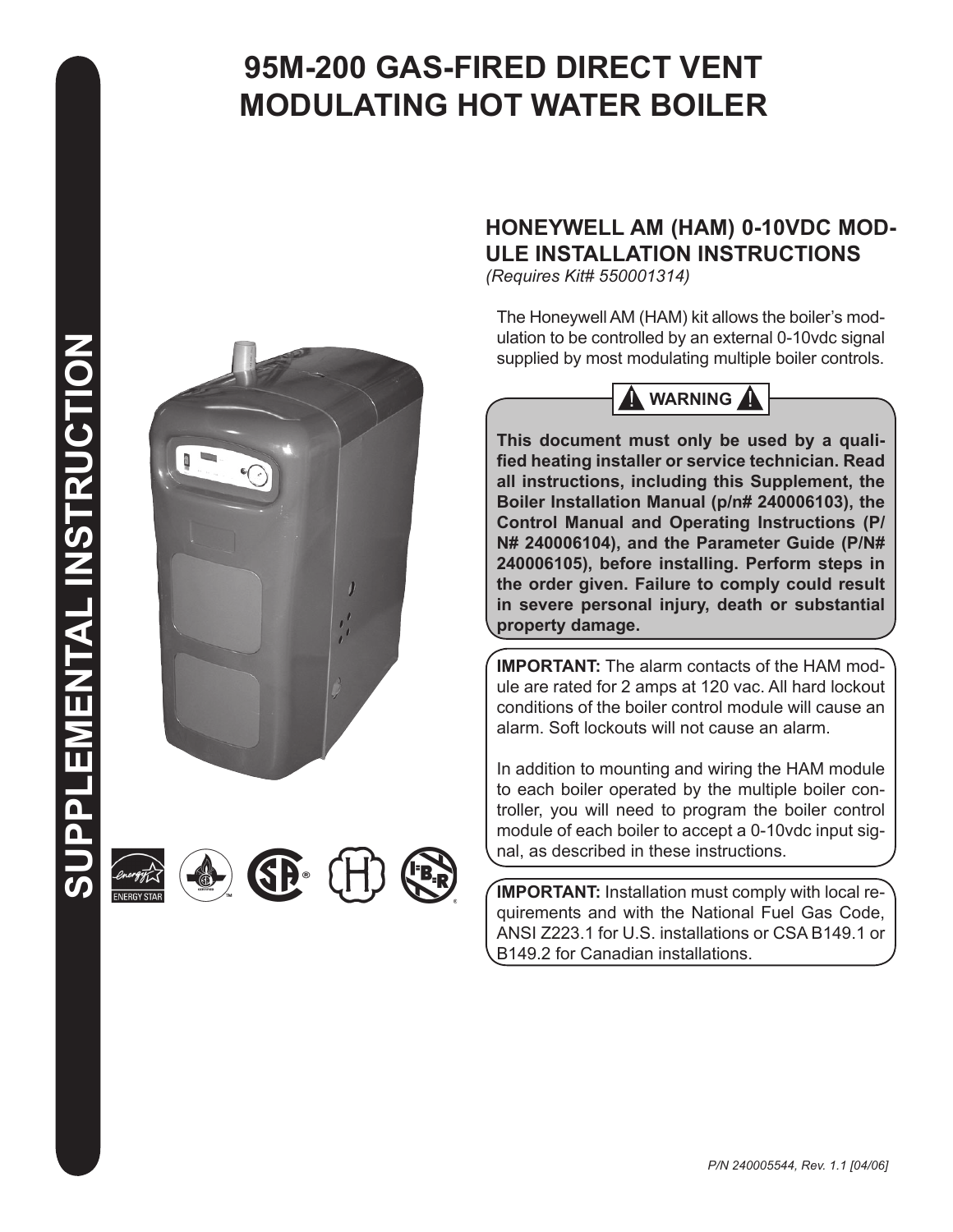# **GAS FIRED DIRECT VENT MODULATING HOT WATER BOILER**

HONEYWELL AM (HAM) 0-10VDC MODULE INSTALLATION INSTRUCTIONS P/N# 240005544, Rev. 1.1 [04/06] • Printed in USA • Made In USA

# **INSTALLATION PROCEDURE**

# **A** WARNING

**Electrical shock hazard — Turn off power to the boiler before proceeding with the installation. Failure to comply could result in severe personal injury, death, or substantial property damage.**

## **MOUNTING AND WIRING THE HAM MODULE**

### **– KIT COMPONENTS –**

- HAM Module with cable clamp and screws •
- Ribbon Cable •
- (2)  $6 \times \frac{1}{2}$ " Hex Head Screws •

## **– TOOLS REQUIRED –**

- Phillips-head screwdriver •
- Flat-head screwdriver •
- Small flat-head screwdriver •
- $\frac{1}{4}$ " nut driver •
- Drill and  $\frac{3}{32}$ " drill bit •



**Figure 1 - HAM Module Assembly**

1. Remove boiler front jacket panel by pulling panel away from boiler.

2. Insert a small flat-blade screwdriver into slot on bottom of HAM Module (at tapered end of module cover) and gently pry off the cover.

3. With HAM cover removed, carefully insert either end of the ribbon cable into the HAM plug. Cable will fit into the cutout on the end of the module cover and base. *(See Figure 1.)*

4. Route multiple boiler controller wires and alarm wires through the boiler cable ways, along with the other wiring. Strip ends and attach to the terminals shown in Figure 2. Use the cable clamp supplied in the HAM kit to secure the alarm wires to the module.



**Figure 2 - HAM Wiring Connections**

5. Mount HAM Module to right jacket or surface exteriour of boiler.

6. Fasten HAM cover on the module.

7. Plug the end of the ribbon cable into the empty socket on the left end of the boiler control module.

8. Restore power to the boiler.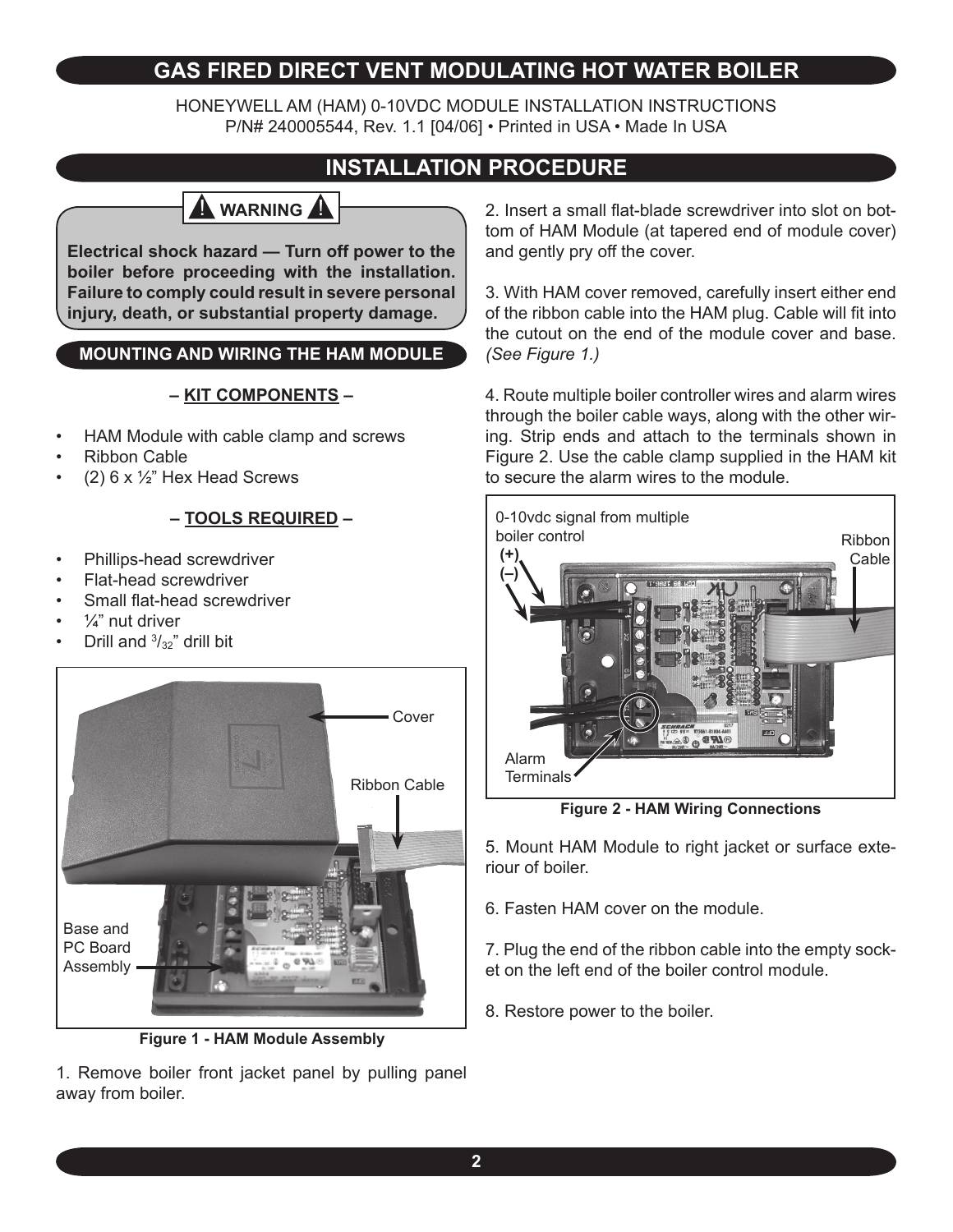## **PROGRAMMING THE BOILER CONTROL MODULE**

**IMPORTANT:** The factory default setting for operation of the boiler control module is for thermostat control. The module must be programmed, as described in the following, to operate from a 0-10vdc input signal to operate correctly with the AM4 module.

Follow instructions in the *"Installation Manual"* (P/N# 240006103) and the *"Control Manual and Installation Instructions"* (P/N# 240006104) to install, set up and adjust the boiler.

### **DIFFERENCES FROM STANDARD OPERATION**

1. The HAM module responds to a signal from the multiple boiler controller. The boiler will not cycle on thermostat action, but on the control signal from the HAM module to the boiler control module. To test boiler operation, you will need to operate the multiple boiler controller to signal the boiler to initiate a call for heat to test the boiler and controls.

2. Parameter readouts (Boiler Control Module):

- Parameter 4 will not show outside temperature. The boiler control module does not use an outside sensor when using the HAM module.
- Parameter 6 will not show target outlet water temperature. Water temperature control is performed by the multiple boiler controller.

#### **PROGRAMMING THE CONTROL MODULE FOR HAM INPUT**

1. You must program the boiler control module to accept the 0-10 vdc input signal from the HAM module as described on the next page.



**Do not attempt to revise any other control settings except those covered in the Boiler Control Manual (P/N# 240006104) and Parameter Guide (P/N# 240006105). Perform only the revisions described in this document and the aforementioned manuals. Failure to comply could result in erratic or unreliable operation of the boiler.**

2. Once the instructions for preparation of the boiler are completed, activate code mode on the boiler control module as follows:

a. Press and hold the "Step" button. Continue holding "Step" and press "Mode" as well. Hold both buttons for 2 seconds or longer. The module readout will change to [CODE]. Release the "Step" and "Mode" buttons.

b. Press "Step" once. The module readout will show [C - XX], where the "XX" will be a random number.

c. Use "+" or "-" to change the last two digits until the display shows [C - 05].

**NOTE:** To change numbers one unit at a time, tap the "+" or "-" buttons. To make the number change quickly, hold down "+" or "-" buttons.

d. When the display shows "C - 05", press "Store" to enter the code number.

3. Revise parameter 34 as follows:

a. Once the code has been stored, change to the "Parameter" mode by pressing the "Mode" button until parameter mode is selected.

b. Press repeatedly until the readout shows [P . 34]. The readout sequence as you press the button will be:

[1 140], [2 .01], [3 .01], [4 190], [P . 05], [P . 06], [P . 07], etc.

The readout will continue to show "P . " followed by a two digit number that increases each time you press the "Step" button.

**NOTE:** The actual parameter values displayed may vary, depending on the application. The parameter sequence will always occur in the order shown.

c. When the readout shows [P . 34], stop pushing the "Step" button. Wait a few seconds and the display will show the current setting for parameter 34 in the right two display spaces.

d. Press the "+" or "-" buttons to change the value until the display shows [- - 04].

e. Save the change by pressing the "Store" button.